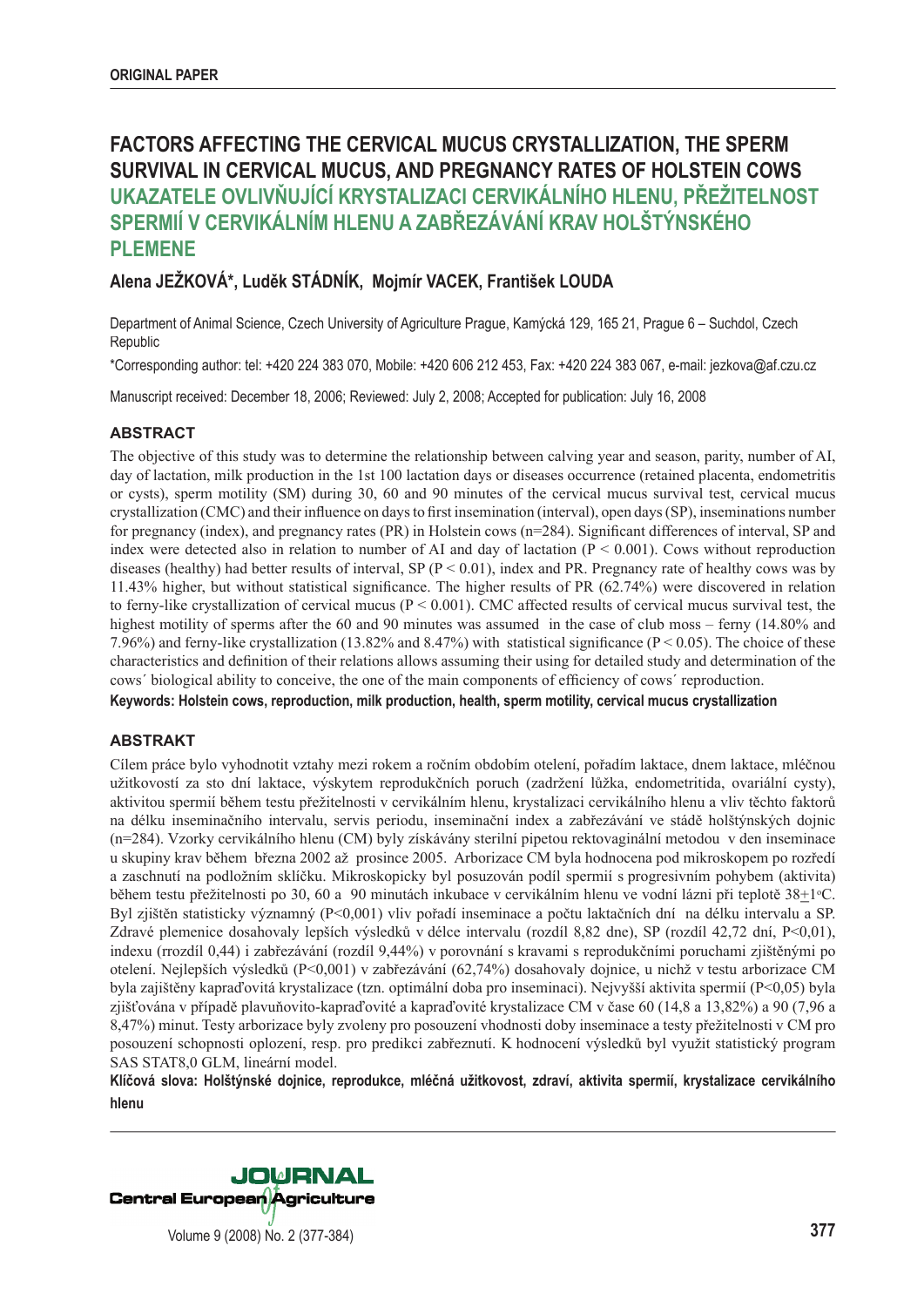# **INTRODUCTION**

Reproductive management, use of particular timely oestrus detection, is important for profitable dairy production. Several factors influence reproductive performance, they may be caused by problems related to the modern high yielding dairy cow herself (postpartum endocrinopathies leading to ovarian disturbances), or may reflect serious shortcomings in the management (inadequate heat detection) according to [21], [13]. These main factors are days from calving, breed, parity, signs of behavioural oestrus, insemination dates, pregnancy determinations, energy status, body fat status, milk urea content, and reproductive disorders associated with calving [16], [17]. Further, there has been a substantial decline in reproductive performance in recent decades and associated with genetic selection for higher milk production and correlated increases in usage of body reserves [18], [7]. There has been a general increasing trend in herd size with an associated increase in the number of cows per husbandry person. This fact frequently resulted in less time and attention is devoted to each cow.

There already exist a number of systems for estrus detection, based on behavioural or physiological measures, these factors suggest that an improved management tools especially an automated one, to detect oestrus and other reproductive states would be valuable [6].

Therefore, the relationship between various estrus characteristics and time of ovulation was studying to investigate for possibility of ovulation time prediction [15]. The crystallization pattern (arborisation) of cervical mucus could be used to detect oestrus. The cervical mucus during estrus shows a fern pattern of crystallization [8].

The objective of this study was to determine relations between calving year, season, parity, lactation days, milk production in the 1st 100 days of lactation, health status in lactation and their influence on fertility traits and results of cervical mucus arborisation or sperms motility during survival test in Holstein cows.

# **METHODS**

Production traits (calving year and season, parity, milk production in the 100 days of lactation) and fertility traits (calving to first insemination interval – interval, open days – service period, pregnancy rate and services per conception – index) were analysed in herd of high production Holstein cows.

Data and samples were collected at the university dairy farm with the 423 purebred Holstein cows. Cervical mucus samples were collected and analyzed in a group of reproduction problematic cows (n=284) calved

|                          |                            |                | Tabulka        |          | 1: Vliv roku otelení, pořadí laktace a počtu inseminací na ukazatele plodnosti |                  |                |          |                  |                                             |                        |                |              |  |
|--------------------------|----------------------------|----------------|----------------|----------|--------------------------------------------------------------------------------|------------------|----------------|----------|------------------|---------------------------------------------|------------------------|----------------|--------------|--|
|                          |                            |                |                | Interval |                                                                                |                  | S <sub>P</sub> |          |                  | Index                                       |                        |                | $\mathbb{R}$ |  |
|                          |                            |                | $\mu + \alpha$ | SE       | $\sim$                                                                         | $\mu + \alpha$   | SE             | Δ        | $\mu + \alpha$   | SE                                          | $\mathbf{r}$           | $\mu + \alpha$ | SE           |  |
| Year of                  | $1. (2002)$<br>2. $(2004)$ | 49             | 82.00<br>85.61 | 4.07     | $\frac{1}{2}$                                                                  | 198.34<br>203.74 | 12.16<br>17.08 |          | $3.58$<br>$3.05$ | $\begin{array}{c} 0.23 \\ 0.33 \end{array}$ |                        | 38.16<br>54.96 | 7,39<br>9,78 |  |
| calving                  | (2005)                     | 187            | 93.87          | 2.53     |                                                                                | 209.93           | 7.59           |          | 3.27             | 3.27                                        |                        | 35.02          | 4,49         |  |
|                          |                            |                | 87.94          | 4.24     |                                                                                | 200.14           | 12.98          |          | 3.48             | 0.25                                        |                        | 41,03          | 7,44         |  |
| Number of<br>lactations  |                            | $\overline{2}$ | 84.38          | 4.06     |                                                                                | 195.91           | 12.31          |          | 3.11             | 0.24                                        |                        | 45,37          | 7,19         |  |
|                          | 3rd and next               | $\overline{5}$ | 89.17          | 3.46     |                                                                                | 209.98           | 10.55          |          | 3.30             | 0.20                                        |                        | 41,74          | 5,93         |  |
|                          |                            | 127            | 123.59         | 3.55     | $1-2-3***$<br>2-3***                                                           | 188.98           | 10.46          | $1,2-3*$ |                  | 0.20                                        | $1,2-3***$<br>$2-3***$ | 50,93          | 7,14         |  |
| nsemination<br>Number of |                            | 69             | 77.19          | 4.00     |                                                                                | 190.20           | 11.73          |          | $2,02$<br>3,09   | 0.23                                        |                        | 36,61          | 6,93         |  |
|                          | $3rd$ and next             | $_{88}$        | 60.71          | 4.22     |                                                                                | 226.83           | 12.18          |          | 4,79             | 0.24                                        |                        | 40,6           | 6,29         |  |

Table 1: Relations of year of calving, number of lactations and inseminations to fertility indicators

Table 1: Relations of year of calving, number of lactations and inseminations to fertility indicators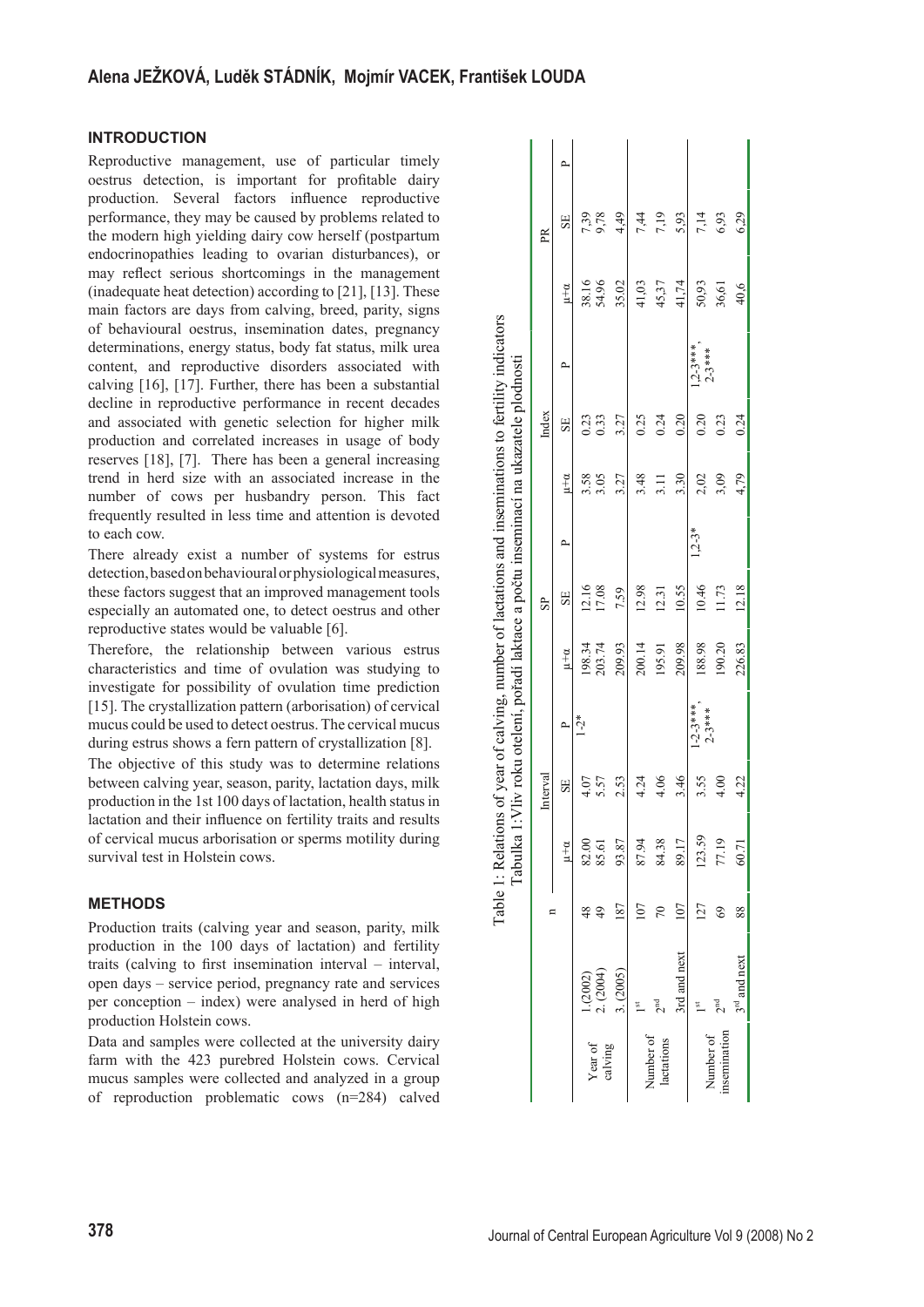from March 2002 to December 2005. The cows with reproduction disorders were treated with Ovsynch method to heat synchronization and ovular dysfunction therapy in interval of 14 days. Cows´ health disorders such as retained placenta, endometritis, and ovarian cysts occurrence before evaluation were obtained from the herd personnel or the herd veterinarian's farm records.

Samples of cervical mucus for laboratory testing of arborisation and survival test were sampled in this group of cows. The cervical mucus was drained with a sterile pipette by recto-vaginal method at the time of insemination. Samples were transferred at 4°C temperature to the university laboratory within 2 hours in. The arborisation test (crystallization) of the cervical mucus for assessment of insemination time suitability and the test of sperm survival in cervical mucus for assessment of fertilization ability were realized. The microscopy method for evaluation of crystallization (levels: club moss-like patterns, club moss-fern patterns, fern-like patterns, fern-like patterns decomposition, none or dotted structures) of cervical mucus dried on glass slide was used. A sperm survival test in the cervical mucus for assessment of cows' ability to conceive was performed. Motility of the bulls' sperms in cervical mucus was evaluated by microscopic examination. The percentage rate of progressively moving sperms was evaluated using a microscope with phase contrast. Frozen insemination doses of five Holstein bulls were used in the tests. Sperm motility after thawing was 40% on the average. The motility values were detected after 30, 60, and 90 minutes of the test duration in a water bath at a temperature of  $38\pm1$ °C. Sperm motility in the cervical mucus survival test was estimated on the following scale: 0%-without, 1%-sporadic, 10%, 20%, 30%, 40%, and 50%. Control insemination doses were evaluated by the same procedure, but without cervical mucus. The average motility of the control measuring was 50, 40 and 30% respectively during the course of the test.

The statistical program SAS STAT 8.0- GLM, by the general linear model, analyzed data:

 $Y_{ijklmno} = \mu + A_i + B_j + C_k + D_l + F_m + G_n + e_{ijklmno},$ where:

 $Y_{iiklmno}$  ... observed value of the trait as a dependent variable (pregnancy rate, days to first insemination, open days, number of inseminations, cervical mucus arborisation or sperms motility in %),

µ … average value of dependent variable

 $A_i$  ... effect of i-calving year (i = 2002, 2004, 2005)

 $B_j$  ... effect of j-calving period (j = 1 - from January to March, 2 – from April to June, 3 – from July to September, 4 – from October to December)

 $C_k$  effect of k-number of lactation (k = 1st, 2nd, 3rd and next lactations)

 $D_1$  ... effect l-AI number/order (1 = 1<sup>st</sup>, 2<sup>nd</sup>, 3<sup>rd</sup> and next AI)

F<sub>m</sub> … effect of m-group of lactation day in AI (m = 1 - $\leq$ 72 days, 2 – 73-96 days, 3 – 97-120 days, 4 – 121-144 days,  $5 - 145 - 168$  days,  $6 - 169 - 216$  days,  $7 - 217$  days ≥)

 $G_n$  ... effect of n-group of milk production during the first  $G_n$  ... effect of n-group of milk production during the first<br>100 lactation days (n = 1 -  $\overline{x}$  - s<sub>a</sub>, 2 – from  $\overline{x}$  - s<sub>a</sub> to  $\overline{x}$ - 0.25 s<sub>a</sub>, 3 – from  $\frac{z_3}{x}$  – 0.25 s<sub>a</sub>, to  $\frac{z_4}{x}$  + 0.25 s<sub>a</sub>, 4 – from + 0.25 s<sub>d</sub> to  $x + s_d$ , 5 -  $x + s_d$ 

e<sub>iiklmno</sub> …residual effects

The evaluation of the effect of health disorders was based on the same general linear model supplemented with  $H_0 \ldots$  effect of o-occurrence of retained placenta or endometritis or ovarian cysts or ovarian cyst frequency

 $(0 = 1 -$  without disorder or 1x ovarian cyst occurrence, 2 – disorder occurrence or multiple ovarian cysts occurrence).

Differences between dependent variables were tested on the levels of significance  $P < 0.05$  (\*);  $P < 0.01$  (\*\*) a P  $0.001$  (\*\*\*).

## **RESULTS AND DISCUSSION**

Sperm motility was determined in the 284 cervical mucus samples of Holstein cows after 30, 60 and 90 minutes of a survival test. Cows calved from March 2002 to December 2005 for the first to the eighth lactation, with the average parity 2.28. The average milk production in the first month of lactation was 33.82 kg with a protein content of 3.27%, 3612.1 milk kg with a protein content of 3.19% in the first 100 days of lactation, and  $9855.1$  milk kg with protein content of 3.30% in 305 days of lactation. Cows in the evaluated group had reproduction failures, were treated with Ovsynch for estrus synchronization and bred by timed AI. The average values of reproduction parameters were 3.00 AI services per conception, 106.4 days of interval, and 208.6 open days (SP). Average sperm motility in cervical mucus samples were 19.78%, 12.37% and 7.69% at times of 30, 60 and 90 minutes during the survival test

The results of reproduction characteristics (calving to first insemination period-interval, open days - SP, number of insemination for pregnancy - index and pregnancy rate) are expressed in relation to calving year, lactation number, order of inseminations in Table 1 and in relation to calving season, lactation days, and milk production in the 100 days of lactation in Table 2.

The best results of interval (82 days,  $P \le 0.05$ ) and SP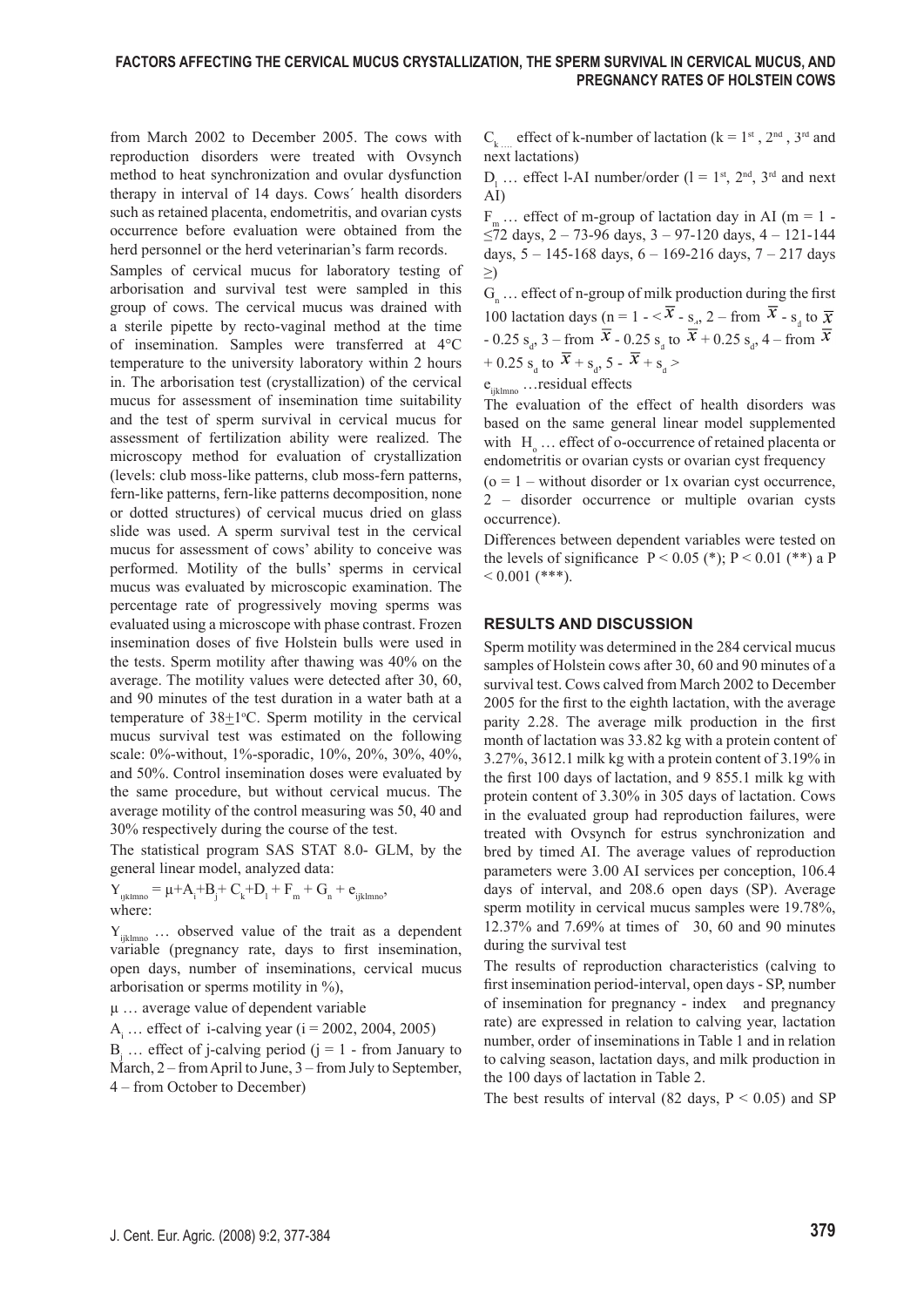|                      | Tabulka 2: Vliv ročního       |    |                |                | období otelení, dne laktace a mléčné užitkovosti ve 100 dnech laktace na ukazatele plodnosti<br>Table 2: Relations of calving season, days of lactation and 100 days milk production to fertility indicators |                |              |                               |       |       |                        |                |                |                                              |
|----------------------|-------------------------------|----|----------------|----------------|--------------------------------------------------------------------------------------------------------------------------------------------------------------------------------------------------------------|----------------|--------------|-------------------------------|-------|-------|------------------------|----------------|----------------|----------------------------------------------|
|                      |                               |    |                | Interval       |                                                                                                                                                                                                              |                | $_{\rm{SP}}$ |                               |       | Index |                        |                | PR             |                                              |
|                      |                               |    | $\mu + \alpha$ | SE             | <b>p</b>                                                                                                                                                                                                     | $\mu + \alpha$ | SE           | <b>p</b>                      | $u+u$ | SE    | <b>p</b>               | $\mu + \alpha$ | SE             | $\sim$                                       |
|                      | 1. (January - March)          | 65 | 90.57          | 4.57           |                                                                                                                                                                                                              | 217.96         | 14.31        |                               | 3.33  | 0.28  |                        | 48,27          | 7,91           |                                              |
| Calving              | 2. (April - June)             | 46 | 88.37          | 4.76           |                                                                                                                                                                                                              | 191.08         | 14.39        |                               | 3.46  | 0.28  |                        | 47,38          | 8,28           |                                              |
| season               | 3. (July-September)           |    | 83.40          | 3.30           |                                                                                                                                                                                                              | 200.44         | 9.62         |                               | 3.30  | 0.19  |                        | 41,98          | 5,91           |                                              |
|                      | 4. (October-December)         | 76 | 86.30          | 3.24           |                                                                                                                                                                                                              | 198.54         | 10.08        |                               | 3.10  | 0.19  |                        | 33,22          | $\overline{6}$ |                                              |
|                      | 1. $(\leq 72 \text{ days})$   | c  | 37.59          | 7.94           |                                                                                                                                                                                                              | 161.09         | 22.92        |                               | 3.35  | 0.44  |                        | 6,49           | 17,64          |                                              |
|                      | 2. (73-96 days)               |    | 45.71          | 5.13           | $1-3,4,5,6,7$ ***                                                                                                                                                                                            | 151.72         | 14.88        | $1-5*1-$<br>$6***1-$          | 3.29  | 0.29  |                        | 16,57          | 12,59          |                                              |
|                      | 3. (97-120 days)              |    | 77.65          | 6.16           | $2-3,4,5,6,7$ ***                                                                                                                                                                                            | 185.66         | 17.66        | $7***, 2-5*.2$                | 3.29  | 0.34  |                        | 47,11          | 12,56          | $1-3**$<br>$1-4.5**$<br>$1-6.7**$<br>$2-3**$ |
| lactation<br>Days of | 4. (121-144 days)             | 88 | 84.90          | 4.54           | $3-5,6,7***,4-$                                                                                                                                                                                              | 179.09         | 13.80        | $6.7***$ , 3-                 | 3.18  | 0.27  |                        | 34,82          | 9,68           |                                              |
|                      | 5. (145-168 days)             |    | 100.26         | 4.70           | $5*.4-6.7***.5-$<br>$6,7***$                                                                                                                                                                                 | 210.79         | 13.77        | $6*3-7***$ , 5-<br>6,7***, 5- | 3.69  | 0.27  |                        | 42,40          | 9,19           |                                              |
|                      | 6. (169-216 days)             |    | 126.85         | 5.07           |                                                                                                                                                                                                              | 250.18         | 15.07        | 7***                          | 3.24  | 0.29  |                        | 39,81          | 9,90           |                                              |
|                      | 7. $(217 \text{ days} \geq)$  | 78 | 137.16         | 3.95           |                                                                                                                                                                                                              | 275.49         | 11.97        |                               | 3.05  | 0.23  |                        | 47,85          | 7,93           |                                              |
|                      | $1. (\leq 2742 \text{ kg})$   | 46 | 85.32          | 4.95           |                                                                                                                                                                                                              | 204.57         | 15.45        | $5**4-5*$<br>$2-3*3-$         | 2.99  | 0.30  | $1-3*$ , 2-<br>3*** 2- | 46,13          | 9,18           |                                              |
| 100 days             | 2. (2743-3395 kg)             |    | 88.78          | $\frac{11}{4}$ |                                                                                                                                                                                                              | 189.82         | 12.43        |                               | 2.69  | 0.24  | $4,5*$                 | 51,48          | 7,25           |                                              |
| milk                 | 3. (3396-3830 kg)             |    | 91.74          | 4.67           |                                                                                                                                                                                                              | 230.31         | 13.55        |                               | 3.85  | 0.26  |                        | 45,38          | 8,18           |                                              |
| production           | 4. $(3831 - 4483 \text{ kg})$ | 55 | 84.24          | 4.35           |                                                                                                                                                                                                              | 209.53         | 13.24        |                               | 3.52  | 0.26  |                        | 35,45          | 7,81           |                                              |
|                      | 5. $(4484 \text{ kg} \geq)$   |    | 85.73          | 4.45           |                                                                                                                                                                                                              | 176.08         | 14.22        |                               | 3.44  | 0.27  |                        | 35,12          | 7,99           |                                              |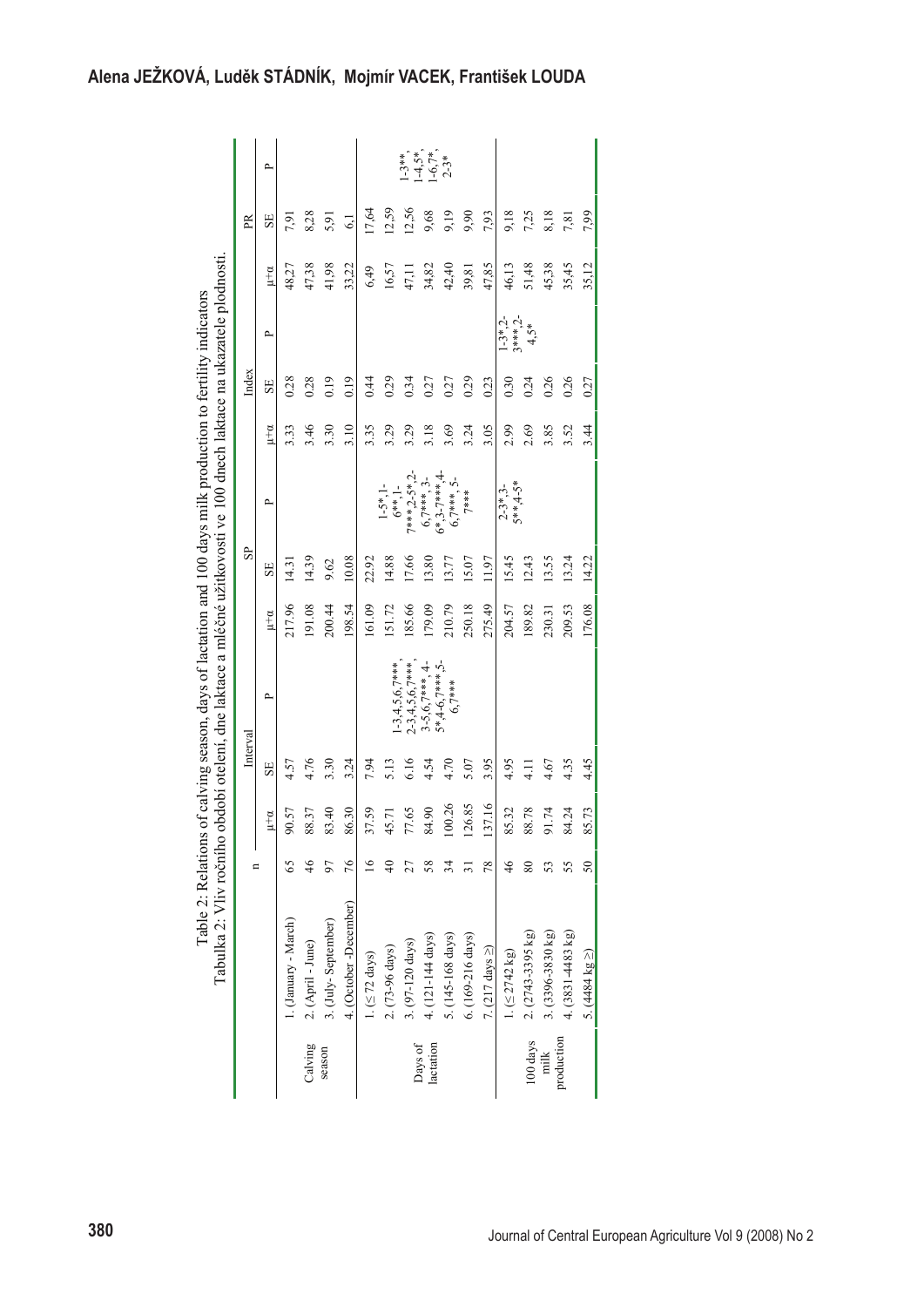(198.34 days) were found in 2002. The lower index (3.05) and pregnancy rate (54.96%) was detected in 2004, but with no statistical significance.

Number of inseminations had statistical significant effect  $(P < 0.001, P < 0.05)$  on interval, SP, index and PR. The lowest SP (188.98 days), index (2.02) and highest PR (50.93%) was detected after first insemination; the shortest interval (60.71 days) was detected in cows after more than  $3<sup>rd</sup>$  insemination, on the contrary. [9] stated a decline of conception rate, when number of inseminations increased.

There was not found significant trend in fertility traits in relation to calving season, in our study. The best pregnancy rate was detected in cows calved during year periods January - March (48.27%) and April – June (47.38%), lower SP (191.08 days) was detected in April - June. [23] mentioned that fertility might be more affected by milk production than hot weather. [4] described lower pregnancy rates during summer vs. winter insemination or natural service  $(9.0\% \text{ vs. } 17.9\%)$ . According to [1] estrus behaviour and reproduction results are affected by heat stress in warm-summer months.

Lactation number affected reproduction traits without statistical significances; the lowest interval, SP, index and highest PR was assumed in cows in second lactation. [2] found that primiparous cows were more likely to become pregnant than multiparous cows, while [9] introduced opposite results. Cows on the second lactation achieved the best reproduction (interval 84.38 days, SP 195.91 days, index 3.11 and pregnancy rate 45.37%) in our study. Primiparous cows as well as cows on 3rd and subsequent lactation achieved worse results in every indicator.

The lactation day (stage of lactation) significantly ( $P \leq$ 0.05,  $P \le 0.01$ ,  $P \le 0.001$ ) affected interval, SP and PR. Differences of production parameters in relation to milk production in the 100 days of lactation was assumed. Differences with statistical significance were found in SP (P < 0.05, P < 0.01) and index (P < 0.05, P < 0.001). The lowest SP (173.08 days) had cows with the 100 days milk production higher than 4 484 kg, cows with milk production from 2 743 to 3 395 kg had lowest index (2.69). Research of [2] described the better reproduction results of cows with higher milk production during evaluation.

The monitoring of the chosen health disorders and their effect for the indices of milking efficiency, respective of the fertility, is more common [20]. Table 3 includes effect of cows´ health (healthy, retained placenta, metritis, ovarian cysts and their frequency) on fertility traits. Health affects observed fertility traits. Healthy cows had better result of interval (84.61 days vs. 93.43 days), SP (172.12 days vs. 214.87 days), and index (2.99 vs. 3.43);

|                                   |                                                                 |                |                |          |        |                |                |                          |                | Tabulka 3: Vliv zdravotního stavu a reprodukčních poruch na ukazatele plodnosti |            |                |       |             |
|-----------------------------------|-----------------------------------------------------------------|----------------|----------------|----------|--------|----------------|----------------|--------------------------|----------------|---------------------------------------------------------------------------------|------------|----------------|-------|-------------|
|                                   |                                                                 |                |                | Interval |        |                | SP <sub></sub> |                          |                | Index                                                                           |            |                | PR    |             |
|                                   |                                                                 |                | $\mu + \alpha$ | SE       | $\sim$ | $\mu + \alpha$ | SF.            | $\overline{\phantom{a}}$ | $\mu + \alpha$ | SE                                                                              | ≏          | $\mu + \alpha$ | SE    |             |
|                                   |                                                                 | 242            | 84.61          | 2.93     |        | 214.87         | 8.60           |                          | 3.43           | 0.17                                                                            |            | 44,67          | 4,57  |             |
| Health                            | 1. (no)<br>2. (yes)                                             |                | 93.43          | 4.35     |        | 172.12         | 12.36          | $1 - 2$ **               | 2.99           | 0.24                                                                            |            | 35,23          | 8,30  |             |
| Retained placenta                 |                                                                 | 264            | 87.37          | 2.62     |        | 203.29         | 7.73           |                          | 3.30           | 0.15                                                                            |            | 43,99          | 4,25  |             |
|                                   | 1. (no)<br>2. (yes)<br>1. (no)<br>1. (no)<br>1. (1x)<br>1. (1x) | $\overline{c}$ | 84.54          | 6.33     |        | 182.11         | 20.99          |                          | 3.35           | 0.41                                                                            |            | 26,69          | 1,74  |             |
| Uterus wash                       |                                                                 | 253            | 86.56          | 2.60     |        | 202.29         | 7.75           |                          | 3.26           | 0.15                                                                            |            | 44,59          | 4,24  | $1 - 2 *$   |
|                                   |                                                                 |                | 95.67          | 5.80     |        | 203.99         | 18.60          |                          | 3.97           | 0.36                                                                            | $1 - 2 *$  | 23,26          | 10,23 |             |
| Ovarian cyst                      |                                                                 |                | 92.35          | 4.08     |        | 173.41         | 11.73          |                          | 2.99           | 0.23                                                                            |            |                | 7,85  |             |
|                                   |                                                                 | 238            | 84.59          | 3.00     |        | 217.04         | 8.78           | $1 - 2**$                | 3.46           | 0.17                                                                            |            | 36,08<br>44,66 | 4,62  |             |
| Frequency of<br>cysts' occurrence |                                                                 | 121            | 86.88          | 3.29     |        | 199.41         | 10.68          |                          | 3.11           | 0.21                                                                            |            | 62,77          | 5,85  | $1 - 2$ *** |
|                                   | $2. (2x \geq)$                                                  | $\frac{5}{2}$  | 82.74          | 3.46     |        | 237.53         | (1.49)         | $1 - 2**$                | 3.79           | 0.23                                                                            | $1 - 2$ ** | 33,82          | 6,05  |             |

Table 3: Relations of health and reproductive disorders to fertility indicators Table 3: Relations of health and reproductive disorders to fertility indicators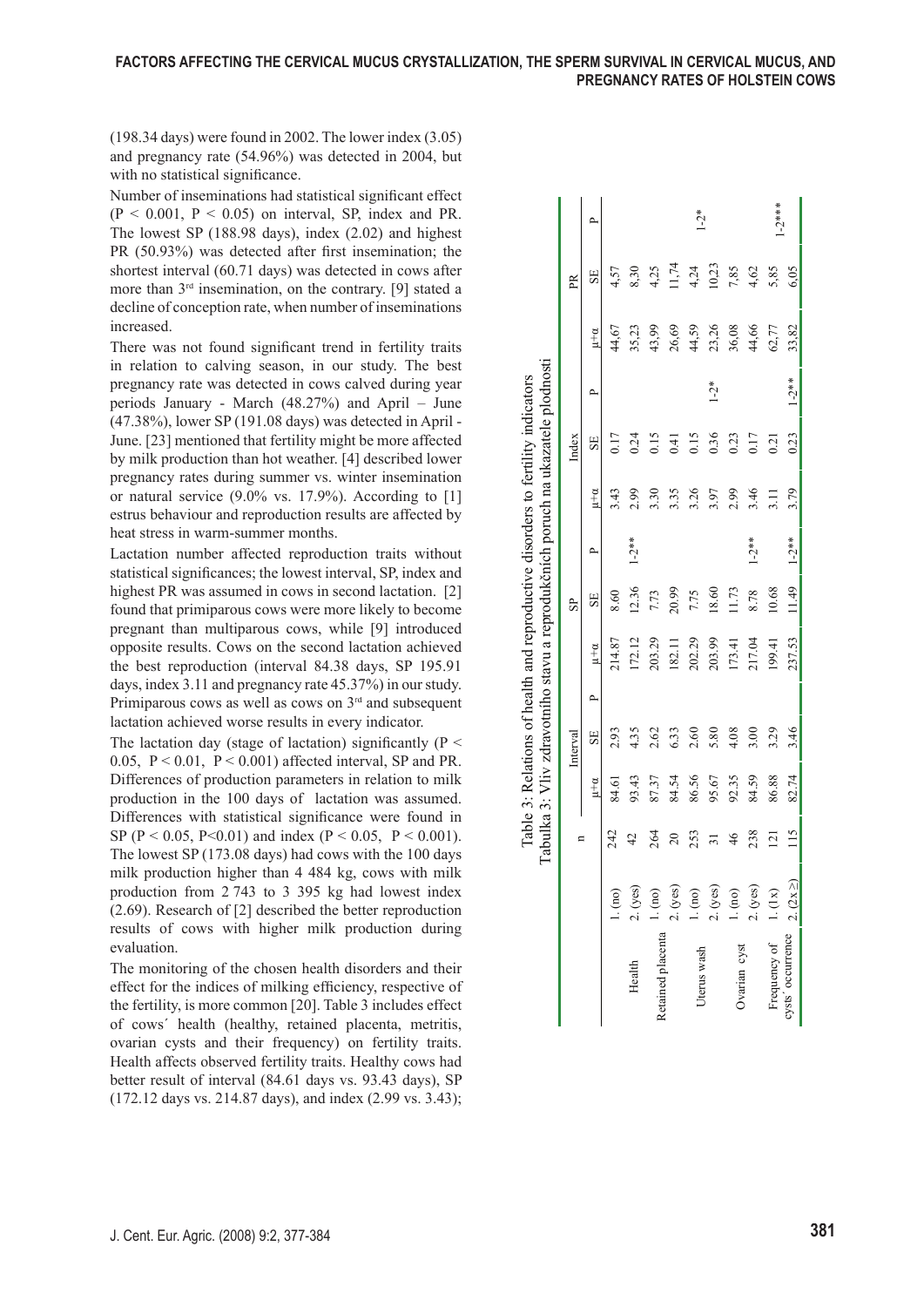|        |                  |             |                | Interval  |            |                | SP       |   |                | Index     |          |                | PR        |   |
|--------|------------------|-------------|----------------|-----------|------------|----------------|----------|---|----------------|-----------|----------|----------------|-----------|---|
|        |                  | $\mathbf n$ | $\mu + \alpha$ | <b>SE</b> | P          | $\mu + \alpha$ | $\rm SE$ | P | $\mu + \alpha$ | <b>SE</b> | P        | $\mu + \alpha$ | <b>SE</b> | P |
|        | 1. $( \leq 1\%)$ | 48          | 84.89          | 4.42      |            | 190.37         | 14.33    |   | 3.39           | 0.27      | $4 - 5*$ | 34,13          | 8,02      |   |
|        | $2. (10\%)$      | 56          | 79.11          | 4.53      |            | 201.01         | 13.88    |   | 3.31           | 0.26      |          | 42,20          | 7,90      |   |
| test30 | $3. (20\%)$      | 68          | 89.03          | 4.11      |            | 193.92         | 12.62    |   | 3.18           | 0.24      |          | 43,39          | 7,29      |   |
|        | 4. $(30\%)$      | 85          | 88.69          | 3.61      |            | 210.55         | 10.29    |   | 3.50           | 0.19      |          | 49,89          | 6,44      |   |
|        | 5. $(40\% \geq)$ | 27          | 90.72          | 5.43      | $2 - 3.4*$ | 182.68         | 15.39    |   | 2.83           | 0.29      |          | 50,79          | 50,79     |   |
| test60 | $1. ( \leq 1\%)$ | 118         | 84.23          | 3.28      |            | 188.28         | 10.14    |   | 3.21           | 0.19      |          | 43,80          | 5,68      |   |
|        | $2. (10\%)$      | 59          | 86.00          | 4.18      |            | 197.34         | 12.90    |   | 3.17           | 0.25      |          | 39,40          | 7,34      |   |
|        | $3. (20\%)$      | 47          | 89.78          | 4.56      |            | 209.17         | 12.79    |   | 3.57           | 0.24      |          | 40,67          | 8,51      |   |
|        | 4. $(30\% \geq)$ | 60          | 91.47          | 4.14      |            | 206.61         | 11.72    |   | 3.26           | 0.22      |          | 53,71          | 7,52      |   |
|        | 1. $( \leq 1\%)$ | 176         | 85.00          | 2.91      |            | 194.61         | 8.77     |   | 3.25           | 0.17      |          | 42,55          | 4,96      |   |
| test90 | $2. (10\%)$      | 40          | 89.09          | 4.83      |            | 189.39         | 13.96    |   | 3.23           | 0.27      |          | 51,38          | 8.65      |   |
|        | $3. (20\%)$      | 37          | 96.79          | 5.00      |            | 215.62         | 14.12    |   | 3.29           | 0.27      |          | 48.00          | 9,26      |   |
|        | 4. $(30\% \geq)$ | 31          | 87.58          | 5.51      | $1 - 3*$   | 211.57         | 15.48    |   | 3.47           | 0.30      |          | 52,55          | 10,03     |   |

Table 4: Relations of sperm motility during survival test (30, 60, 90 minutes) to fertility indicators Tabulka 4: Vliv aktivity spermií během testu přežitelnosti (30, 60, 90 minut) na ukazatele plodnosti

statistical significance was detected in SP ( $P < 0.01$ ). Frequency of ovarian cyst occurrence had significant effect ( $P < 0.001$ ) on PR (62.77% in case of 1 times occurrence vs. 33.82%). [3] detected, that older cows showed an increased risk of retained placenta or ovarian cysts. Healthy cows achieved better results of fertility compared to cows with some reproduction disorders (difference of interval 8.82 days, of SP 42.75 days and index 0.44) in our study.

Table 4 describes relationships between the sperm motility during the survival test in cervical mucus (30, 60, and 90 minutes) and evaluated reproduction parameters. The best PR was assumed in case of the best motility during all survival test (50.79% and 53.71% and 52.55%), but with no statistical significance.

One of the major contributors to poor fertility of a dairy herd is ineffective detection of estrus [24]. [10] indicated that in high-yielding dairy herds, the difficulty associated with successfully estrus detection is a problem that limits the reproductive performance of the herd. Crystallization pattern could be used to detect oestrus. [19] indicated the relationships between the ultrastructural and rheological properties of bovine cervical mucus and sperm motion. [12] and [11] performed tertiary branching of the fern pattern and sperm migration tests with thawed mucus. Table 5 represents relationships between cervical mucus crystallization (club moss-like patterns, club moss-fern patterns, fern-like patterns, fern-like patterns decomposition, none or dotted structures) and reproduction results in evaluated herd of Holstein cows.

Oestrus and ovulation were associated with "fern-like" patterns of air-dried cervical mucus from cows [8]. The cervical mucus crystallization affected PR of observed cows  $(P < 0.05 - P < 0.001)$ , the best result of conception (62.74%) was assumed in case of ferny-like crystallization of mucus sample collected in time of insemination, i.e. in the best stage of estrus. The differences of PR in the case of the other type of mucus crystallization were from 22.67 to 49.15%. The same trend was detected in length of SP, the lowest SP (189.12 days) had cows with fernylike crystallization of its mucus, but with no statistical significance. According to  $[14]$  the type of crystallization and protein concentration in cervical mucus had a significant effect on the rate of sperm penetration and motility.

We monitored 3-year period in herd of Holstein cows and we can demonstrate the significant differences of sperm motility in survival test and arborisation test of cervical mucus and their relationships to reproductive indicators within this years. [22] found an individual effect among bulls on sperm penetration and pregnancy rate. Results of [5] were confirmed by sperm penetration into cow cervical mucus. In our study, the dependence of pregnancy rate on results of sperms motility in cervical mucus survival test was assumed. The pregnancy rate was the highest, 50.79%, 51.38%, and 52.55%, in the case of higher motility of sperm (40%, respectively 30%) in the time of test (30, 60, and 90 minutes).

[25] tested the hypothesis that the composition of cervical mucus can be used as an indicator of reproductive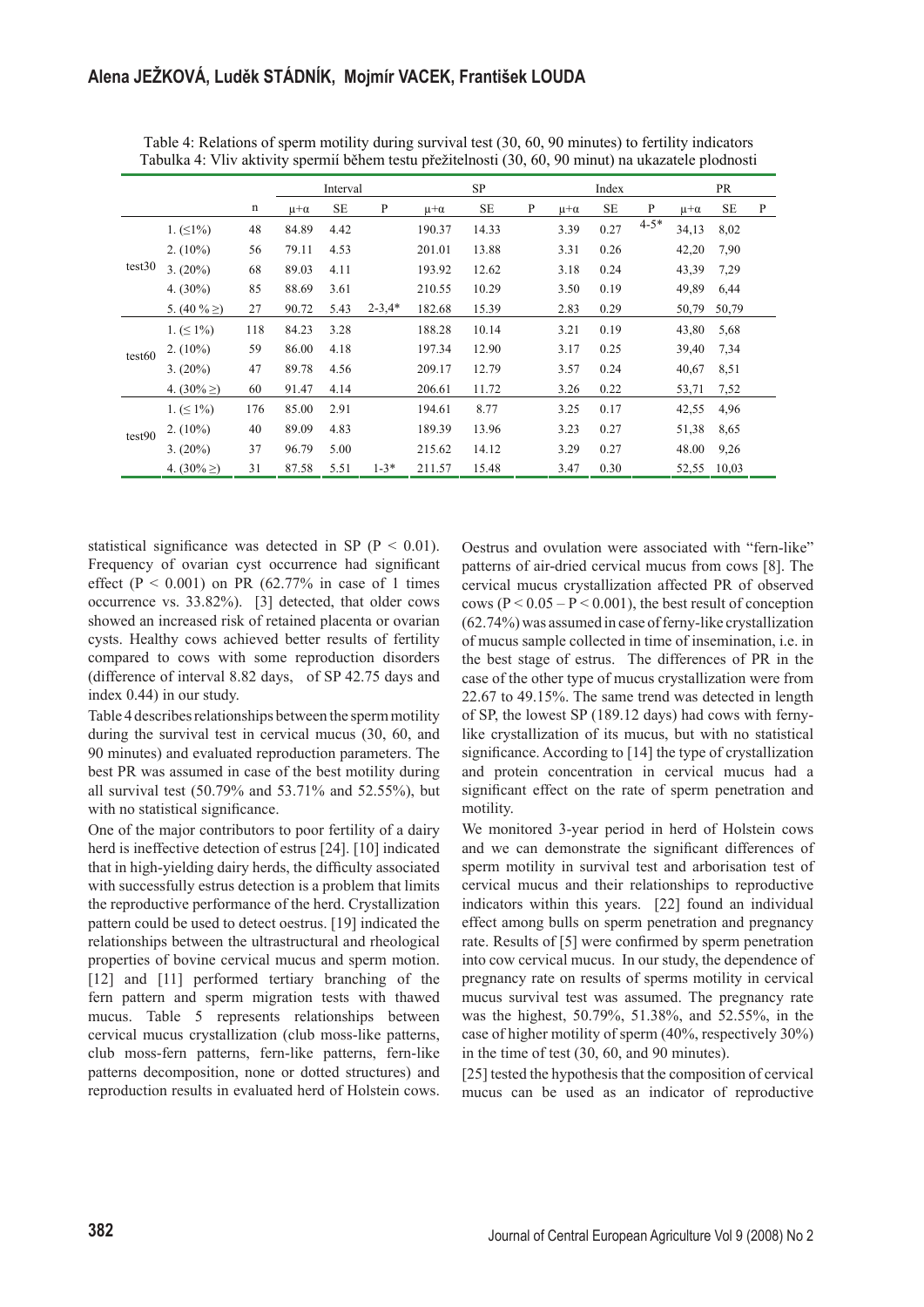efficiency in the cow; and their results suggest that the composition of cervical mucus may be a useful indication of potential fertility in cattle. The dependence of sperms motility during survival test in cervical mucus on cervical mucus crystallization patterns is described in Table 6. The higher motility of sperms during the survival test time with club moss-ferny and ferny-like patters of crystallization was detected. The lowest motility of sperms at all times (30, 60, and 90 minutes) was in mucus with nothing or dotted crystallization with statistically significance ( $P < 0.05$ , respectively  $P < 0.01$ ).

#### **ACKNOWLEDGEMENTS**

#### **REFERENCES**

|             | $\sim$         | $3***.2$<br>$-2*1$ | $**2-4*$       | 5***            |           |          |                                                                                                                                                                                                           | Table 6. The higher motility of sperms during the survival<br>test time with club moss-ferny and ferny-like patters<br>of crystallization was detected. The lowest motility of |
|-------------|----------------|--------------------|----------------|-----------------|-----------|----------|-----------------------------------------------------------------------------------------------------------------------------------------------------------------------------------------------------------|--------------------------------------------------------------------------------------------------------------------------------------------------------------------------------|
| PR          | SE             | 8.93               | 6.28           | 6.51            | 9.42      | 7.00     |                                                                                                                                                                                                           | sperms at all times (30, 60, and 90 minutes) was in mucus<br>with nothing or dotted crystallization with statistically                                                         |
|             | $\mu + \alpha$ | 20.24              | 40.07          | 62.74           | 15.02     | 13.59    |                                                                                                                                                                                                           | significance ( $P < 0.05$ , respectively $P < 0.01$ ).<br>Presumption of relevance time of estrus, ovulation<br>prediction, consecutive best conception rate in cows with      |
|             | $\sim$         | $3 - 5*$<br>ų      |                |                 |           |          |                                                                                                                                                                                                           | fern-like patterns crystallization of their cervical mucus<br>and higher motility or longevity of sperms in test in their<br>heat mucus was confirmed.                         |
| index       | SE             | 0.34               | 0.20           | 0.20            | 0.32      | 0.23     |                                                                                                                                                                                                           | <b>ACKNOWLEDGEMENTS</b>                                                                                                                                                        |
|             | $\mu + \alpha$ | 2.96               | 3.21           | 3.10            | 3.54      | 3.78     |                                                                                                                                                                                                           | This research was funded by the Ministry of Agriculture<br>of the Czech Republic (Projects No. 1G46086) and by the<br>Ministry of Education, Youth, and Sports of the Czech    |
|             | $\sim$         |                    |                |                 |           | $3 - 5*$ |                                                                                                                                                                                                           | Republic (Project No. MSM 6046070901).                                                                                                                                         |
|             | $_{\rm SE}$    | 17.57              | 10.65          | 10.60           | 16.96     | 12.18    |                                                                                                                                                                                                           | <b>REFERENCES</b>                                                                                                                                                              |
| $_{\rm SP}$ |                |                    |                |                 |           |          |                                                                                                                                                                                                           | [1] Collier, R.J., Dahl, G.E., VanBaale, J., Major<br>Advances Associated with Environmental Effects on                                                                        |
|             | $\mu + \alpha$ | 196.59             | 203.89         | 189.12          | 198.25    | 222.45   |                                                                                                                                                                                                           | Dairy Cattle, J. Dairy Sci., 2006; 89: 1244-1253.<br>[2] Crane, M.B., Melendez, P., Bartolome, J., de                                                                          |
|             | ≏              |                    |                |                 |           |          |                                                                                                                                                                                                           | Vries, A., Risco, C., Archbald, L.F., Association between<br>milk production and treatment response of ovarian cysts                                                           |
|             | $\rm{SE}$      | 5.07               | 3.57           | 3.71            | 5.53      | 3.98     |                                                                                                                                                                                                           | in lactating dairy cows using the Ovsynch protocol,<br>Theriogenology, 2006; 66: 1243-1248.                                                                                    |
| interval    | $\mu + \alpha$ | 91.36              | 84.18          | 84.98           | 85.57     | 91.47    |                                                                                                                                                                                                           | [3] De Rensis, F., Scaramuzzi, R.J.: Heat stress<br>and seasonal effects on reproduction in the dairy cow - a<br>review, Theriogenology, 2003; 60, 1139-1151.                  |
| n           |                | $\approx$          | $\frac{84}{3}$ |                 | $78$ 29 4 |          |                                                                                                                                                                                                           | De Vries, A., Steenholdt, C., Risco, C.A.,<br>[4]<br>Pregnancy Rates and Milk Production in Natural Service                                                                    |
|             |                |                    |                |                 |           |          |                                                                                                                                                                                                           | and Artificially Inseminated Dairy Herds in Florida and<br>Georgia, J. Dairy Sci., 2005; 88: 948-956.                                                                          |
|             |                |                    |                |                 |           | 5        |                                                                                                                                                                                                           | [5] Elgaafary, M. N., Graves, C.N., Goncalves,<br>P.B., Re-activated bull spermatozoa motility, acrosome                                                                       |
|             |                |                    |                | crystallization |           |          | 1 - club moss -like patterns<br>2 - club moss -fern patterns<br>3 - fern-like patterns<br>4 - fern-like patterns decomposition<br>5 - none or dotted structures<br>Legend of crystallization:<br>$\Omega$ | status and ability to penetrace cervical mucus and zona-<br>free hamster oocytes, Anim. Repris., 1993; 32 (3-4): 163-<br>172.                                                  |
|             |                |                    |                |                 |           |          |                                                                                                                                                                                                           | [6]<br>Firk R., Stamer, E., Junge W. and Krieter J.,<br>Automation of oestrus detection in dairy cows: a review,<br>Livest.Prod. Sci. 2002; 75, pp. 219–232.                   |
|             |                |                    |                |                 |           |          |                                                                                                                                                                                                           | Friggens, N.C., Body lipid reserves and<br>$\lceil 7 \rceil$<br>the reproductive cycle: towards a better understanding,                                                        |
|             |                |                    |                |                 |           |          |                                                                                                                                                                                                           |                                                                                                                                                                                |
|             |                |                    |                |                 |           |          | J. Cent. Eur. Agric. (2008) 9:2, 377-384                                                                                                                                                                  | 383                                                                                                                                                                            |
|             |                |                    |                |                 |           |          |                                                                                                                                                                                                           |                                                                                                                                                                                |